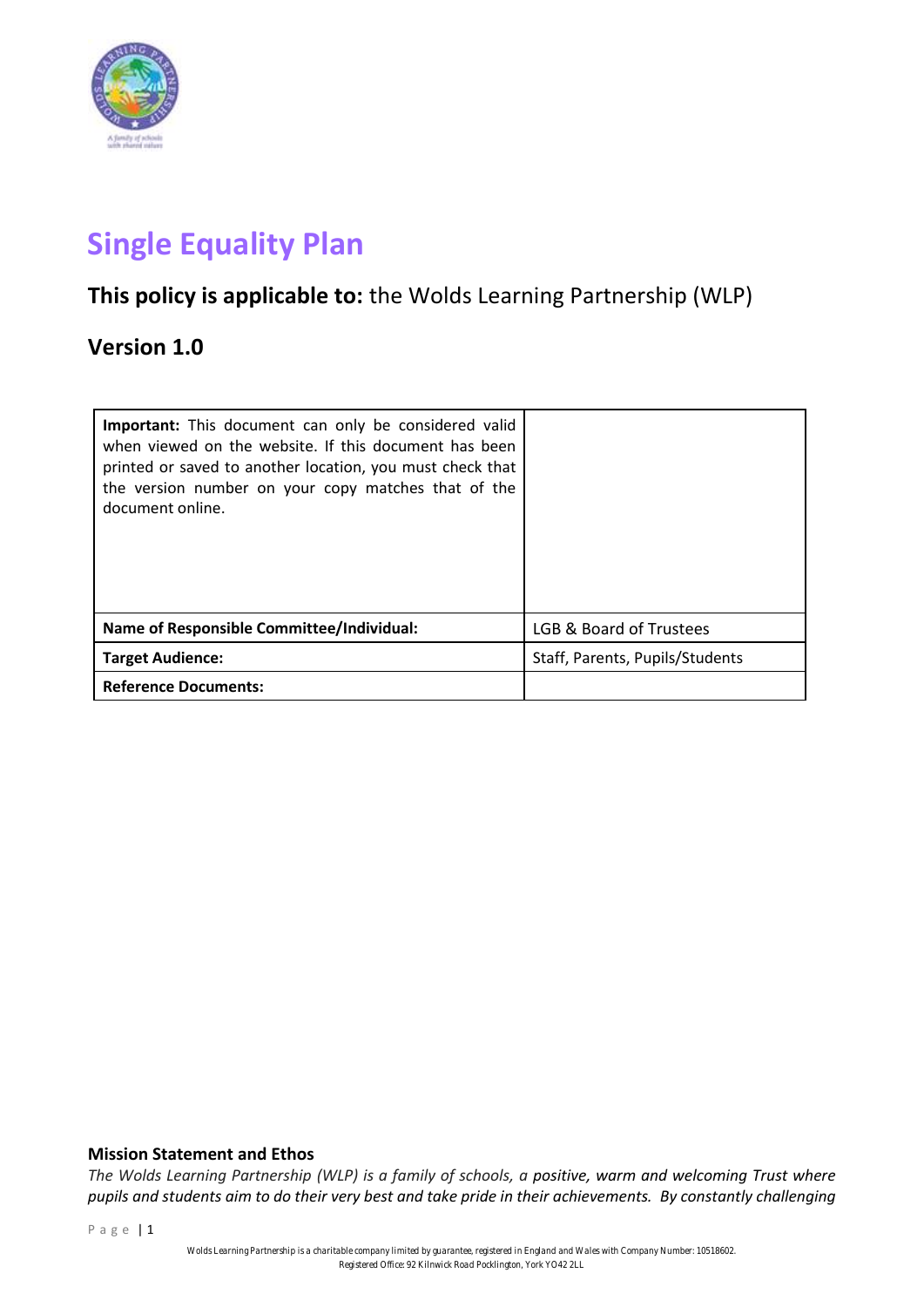

*our pupils to excel, we nurture aspiration and strive to cultivate a lifelong love of learning in our young people. We provide a creative, safe and caring environment where every child is known and cared for as an individual. In this climate, every young person has the opportunity to thrive as they develop in personality, character and intellect and become a highly successful learner and individual.*

*We believe we provide a unique education for our young people. As a Trust at the heart of the community it serves, we work in partnership to ensure our children not only receive a broad and balanced education, but also have the opportunity to enjoy the Yorkshire Wolds and make a wider contribution to the area in which they live.*

The WLP is dedicated to ensuring that all members of each school's community and the wider community are treated equally, fairly, and with respect by the schools and by each other. This applies to the WLP as a place of education, a business, and an employer. Prejudice, discrimination and victimisation are not tolerated, and we work hard to instil in our pupils/students a strong understanding of right and wrong, including the importance of inclusion, acceptance and compassion towards others. The WLP's main priority is to provide the best education and care that we can, and establish a cooperative working relationship between home and school, so as to aid the development, progress and needs of all the children in our care. This plan sets out how the WLP will promote equality of opportunity regardless of race, gender, transgender, disability, age, religion or belief and sexual orientation, in both the delivery of its services and the employment of its staff. It is created in line with the Equality Act 2010 and is the foundation of all the WLP's other policies – particularly the **special educational needs policy, admissions policy, anti-bullying policy** and the **behaviour policy and guidelines**. These policies can be found on the school's intranet and on the website. Through the creation of this equalities plan, we have been able to develop a better understanding of what the challenges to equality are within the WLP and how we can best deal with these. This policy will be reviewed annually, or whenever there is an update or change to legislation on age, sexual orientation, religion and belief or transgender equality, to ensure that it is being effectively implemented and remains focused and up to date on issues surrounding equality both within the school and nationally.

# **Roles and responsibilities**

# **The Governing Body and Trustees will:**

- Approve this policy with the help of the Headteacher and ensure that is adopted correctly throughout the WLP.
- Ensure the schools within the WLP comply with all equality legislation.
- Monitor and evaluate the effectiveness of the equalities plan on a regular basis and make any amendments to improve the plan when and where necessary.
- Nominate a named governor to oversee the implementation of the equalities plan, monitor equality outcomes and regularly report back to the full governing body.
- Ensure that parents are informed of any incident relating to this scheme which could directly affect their child.
- Report to parents, carers, and the wider community on the progress of the school's equality plan through the school prospectus and the school website.

# **The Headteacher and Senior Leadership Team (SLT) will:**

- Promote the single equalities plan both within the school and externally to the rest of the community.
- Ensure that all staff are aware of their role and responsibilities regarding the promotion and delivery of equality in school.
- Report back to the governing body on how the plan is working and any amendments that they feel should be made, as well as feedback from staff, pupils and parents.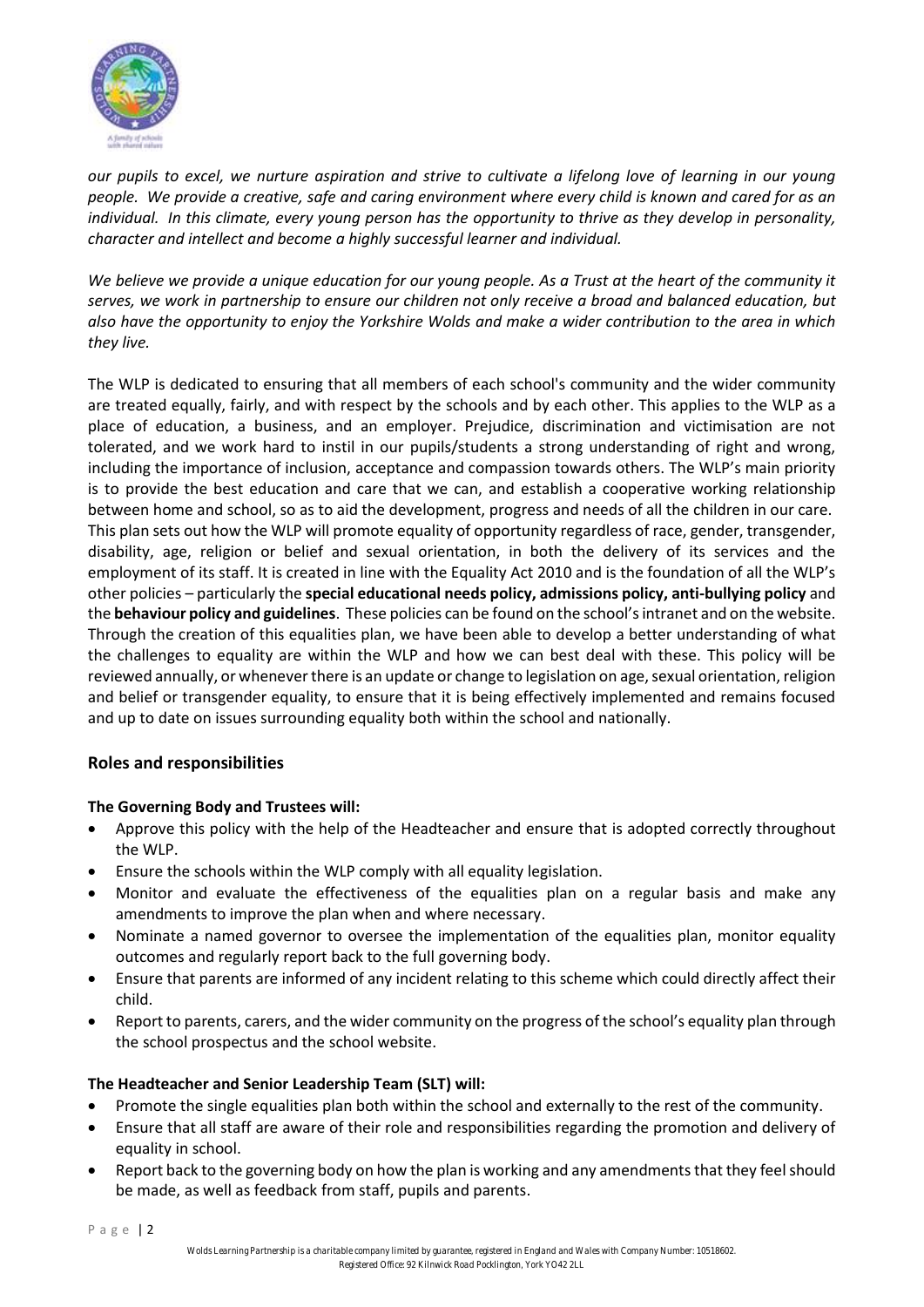

- Challenge inappropriate language and behaviour.
- Tackle bias and stereotyping.
- Take appropriate action where discrimination or victimisation occurs.

# **Teaching and support staff WILL:**

- Ensure that they are up to date and aware of the contents of this plan and the school's policy towards all types of discrimination.
- Challenge inappropriate language and behaviour.
- Tackle bias and stereotyping.
- Work to promote anti-bullying strategies as outlined in the School's **behaviour and anti-bullying policy and guidelines.**
- Show a commitment to undertake development and training within this area.
- Engage with the school in eliminating any discrimination and act as a good example to pupils.
- Promote a positive working environment.
- Report back to their managers immediately on any incidents relating to discrimination or victimisation, either by staff, pupils, students, or any other member of the school community, so that these incidents can be reviewed and action taken where necessary.

# **Pupils and students at the school will:**

- Engage with the school in eliminating any discrimination.
- Promote a positive work environment and a positive attitude towards equality when both in school and off the school site.
- Report to school staff any incidents of inappropriate language or behaviour, discrimination or victimisation that they know to have occurred.
- Work to promote the anti-bullying strategies outlined in the school's **behaviour and anti-bullying policy and guidelines.**
- Set a good example regarding behaviour and social awareness to younger pupils and their peers.

# **Parents, carers, and visitors** to the school are expected to:

- Familiarise themselves with the school's Single Equality Plan and support the scheme by promoting a positive attitude towards equality at home.
- Work with the school to resolve any incident relating to discrimination or victimisation that their child is involved in.
- Respect and follow our Single Equality Plan when visiting the school.

# **Key groups at risk**

While the school recognises that any person or group of people can become victim to discrimination, victimisation or unfair treatment, people may be more at risk of becoming victims of inequality due to:

#### **Race Equality**

This section of the plan reflects the general and specific duties of schools as detailed in The Race Relations Act 1976 and as amended by The Race Relations (Amendment) Act 2000.

The General Race Equality Duty requires us to have due regard to the need to:

- Eliminate racial discrimination.
- Promote equality of opportunity.
- Promote good relations between people of different racial groups.

Under our specific duty we will: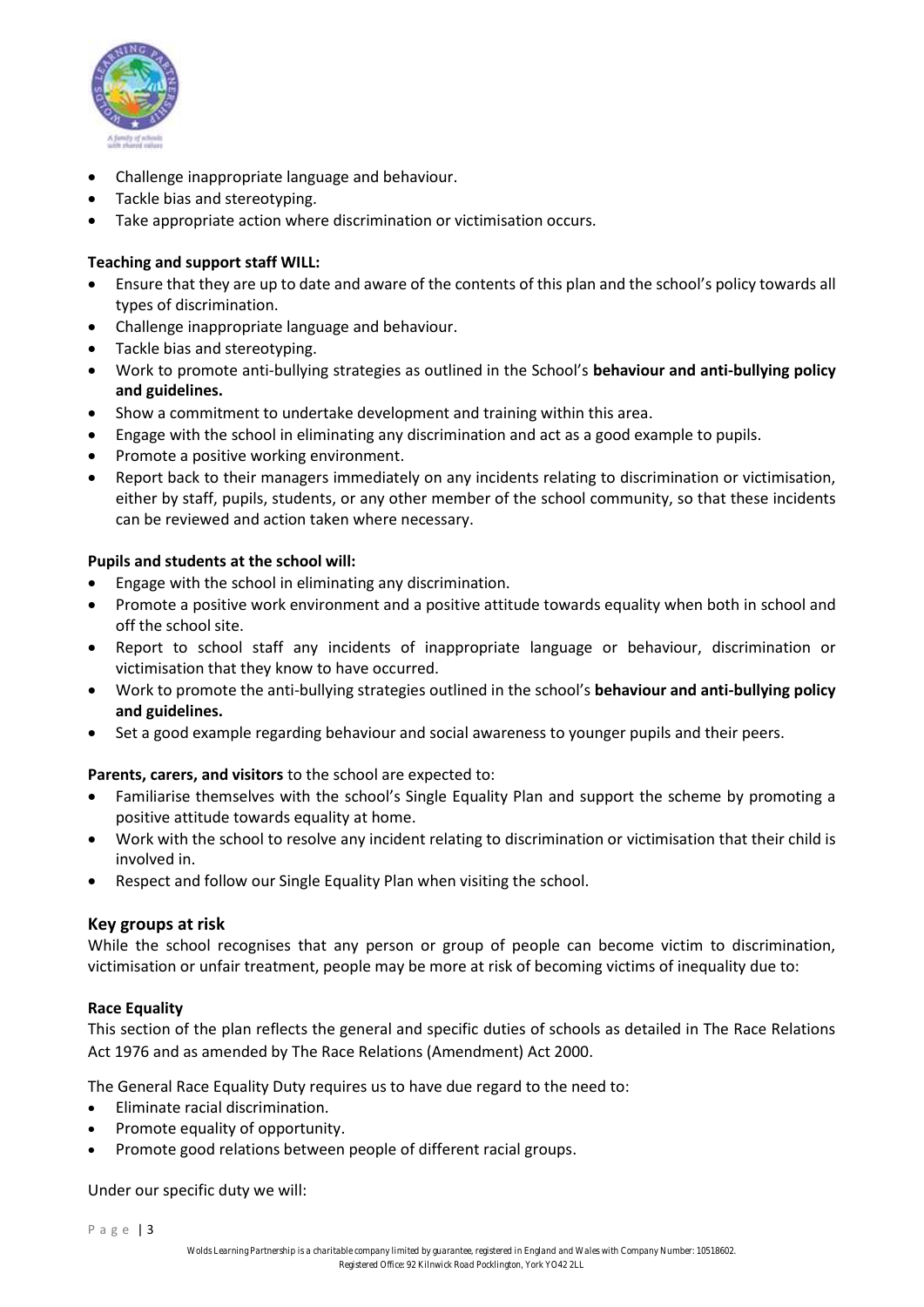

- Prepare an Equality Plan which includes our written policy for race equality.
- Assess the impact of our policies, including this plan, on pupils, staff and parents by ethnicity including, in particular, the achievement levels of these pupils.
- Monitor the impact our plans and policies have on such pupils, staff and parents towards raising the achievement of minority ethnic groups.

# **Disability**

This section should be read in conjunction with the school's Special Educational Needs Policy and Accessibility Strategy.

Definition of disability:- The Disability Discrimination Act 2005 (DDA) defines a person with a disability as someone who has 'a physical or mental impairment which has a substantial or long-term adverse effect on his or her ability to carry out normal day-to-day activities'.

The DDA 2005 has also extended the definition of disability as follows:

- People with HIV, multiple sclerosis and cancer (although not all cancers) are deemed disabled before they experience the long-term and substantial adverse effect on their activities.
- Section 18 has been amended so that individuals with a mental illness no longer have to demonstrate that it is "clinically well-recognised", although the person must still demonstrate a long-term and substantial adverse impact on his/her ability to carry out normal day-to-day activities.

Legal duties - The Disability Discrimination Act (DDA) 2005 placed a general duty on schools, requiring them to have due regard for the following when carrying out and delivering services:

- Promoting equality of opportunity between people with a disability and other people.
- Eliminating discrimination and harassment of people with a disability that is related to their disability.
- Promoting positive attitudes towards people with a disability.
- Encouraging participation in public life by people with a disability.
- Taking steps to meet people with a disability's needs, even if this requires more favourable treatment.

Under our specific duty we will:

- Prepare and publish an Equality Plan which covers the requirements for a Disability Equality Scheme identifying our disability equality goals and actions to meet them.
- Review and revise this scheme every three years.

#### **Gender and transgender**

The Gender Equality Duty 2006 places a general and specific duty on schools to eliminate unlawful discrimination and harassment on the grounds of gender and to promote equality of opportunity between female and male pupils or students and between women and men and transgender people.

- Under our general duty we will actively seek to:
- Eliminate unlawful discrimination and harassment on grounds of sex and gender reassignment.
- Promote equality between men and women.
- Prepare and publish an Equality Plan which covers the requirements for a Gender Equality Scheme identifying our gender equality goals and actions to meet them.
- Review and revise this scheme every three years.

#### **Sexual orientation**

The Equality Act 2006 made provision for regulations to be introduced to extend protection against discrimination on grounds of religion or belief to sexual orientation.

The Equality Act (Sexual Orientation) Regulations 2007 came into force on 30 April 2007, and they make discrimination unlawful in the area of goods, facilities and services on grounds of sexual orientation. For schools this means admissions, benefits and services for pupils and treatment of pupils.

P a g e | 4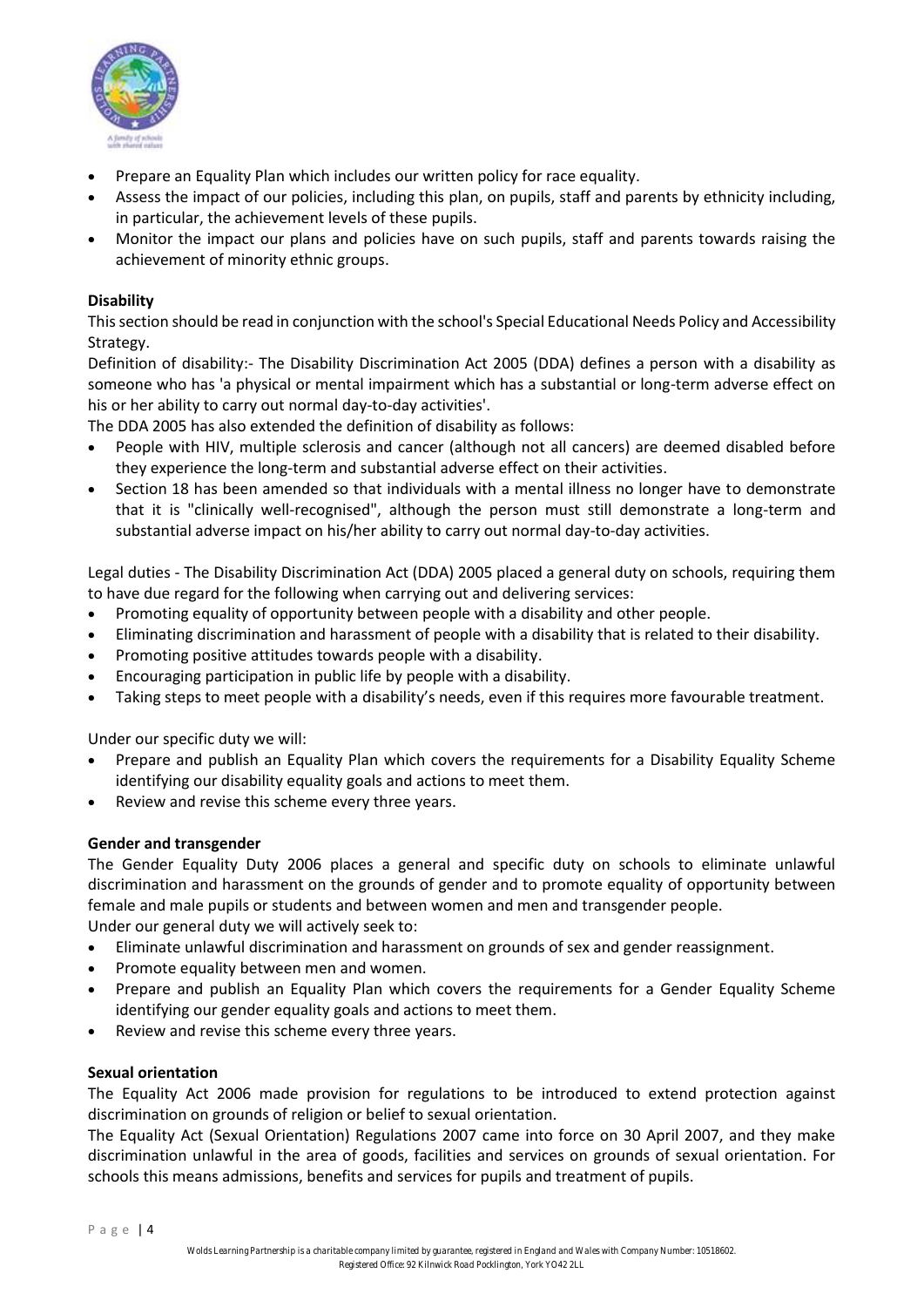

# **Promoting equality and social awareness in school and within the local community**

#### **Community cohesion**

The school expects all of its pupils and staff to act respectfully towards members of the wider community that the school is part of.

#### **Inclusion**

Promoting and practising inclusion in school lessons, around the school site, during all school activities and in the wider community is a key part of developing a positive attitude towards equality and people from different backgrounds. You can find more information regarding our provision for and policy on inclusion for SEN in the School's **SEN policy.** 

#### **Pupil and Student voice**

Through our support of pupil and student voice we encourage our pupils to have confidence in voicing their opinions and taking responsibility for the world around them. It is important that we teach our children how to engage in mature social interactions and get along with a variety of different types of people. This is developed through student voice by interactions between pupils from different year groups, pupils and staff, and pupils and the wider community. The school council meet with the Headteacher on a regular basis throughout the year to have their say on the school and what they feel can or needs to be improved.

#### **Recruitment**

The WLP is committed to providing equality of opportunity for all and ensuring that all stages of recruitment and selection are fair. Recruitment and selection procedures will be reviewed on a regular basis to ensure that applicants are not discriminated against on the grounds of race, nationality, gender, religion, age, disability, marital status or sexual orientation. The WLP acknowledges that unfair discrimination can arise on occasion and so will ensure that the equal opportunities policy outlined in this plan is the foundation for all its activities.

Where a candidate is known personally to a member of the selection panel it will be declared before shortlisting takes place. It may then be necessary to change the selection panel to ensure that there is no conflict of interest and that equal opportunities principles are adhered to. More information about our recruitment procedures can be found in the WLP **recruitment policy.**

# **Staff**

#### **Equal opportunities for staff**

As part of our commitment to the implementation of equal opportunities principles and the monitoring and active promotion of equality in all aspects of staffing and employment, the school will ensure that:

- All staff appointments and promotions are made on the basis of merit and ability and in compliance with the law.
- Staffing of the school reflects the diversity of our community wherever possible.
- As an employer we strive to ensure that we eliminate discrimination and harassment in our employment practice and actively promote equality across all groups within our workforce.
- We respect the religious beliefs and practice of all staff, pupils and parents and comply with reasonable requests relating to religious observance and practice.
- We ensure that all staff, including support and administrative staff, receive appropriate training and opportunities for professional development, both as individuals and as groups or teams.

# **Staff discipline and suspension**

P a g e | 5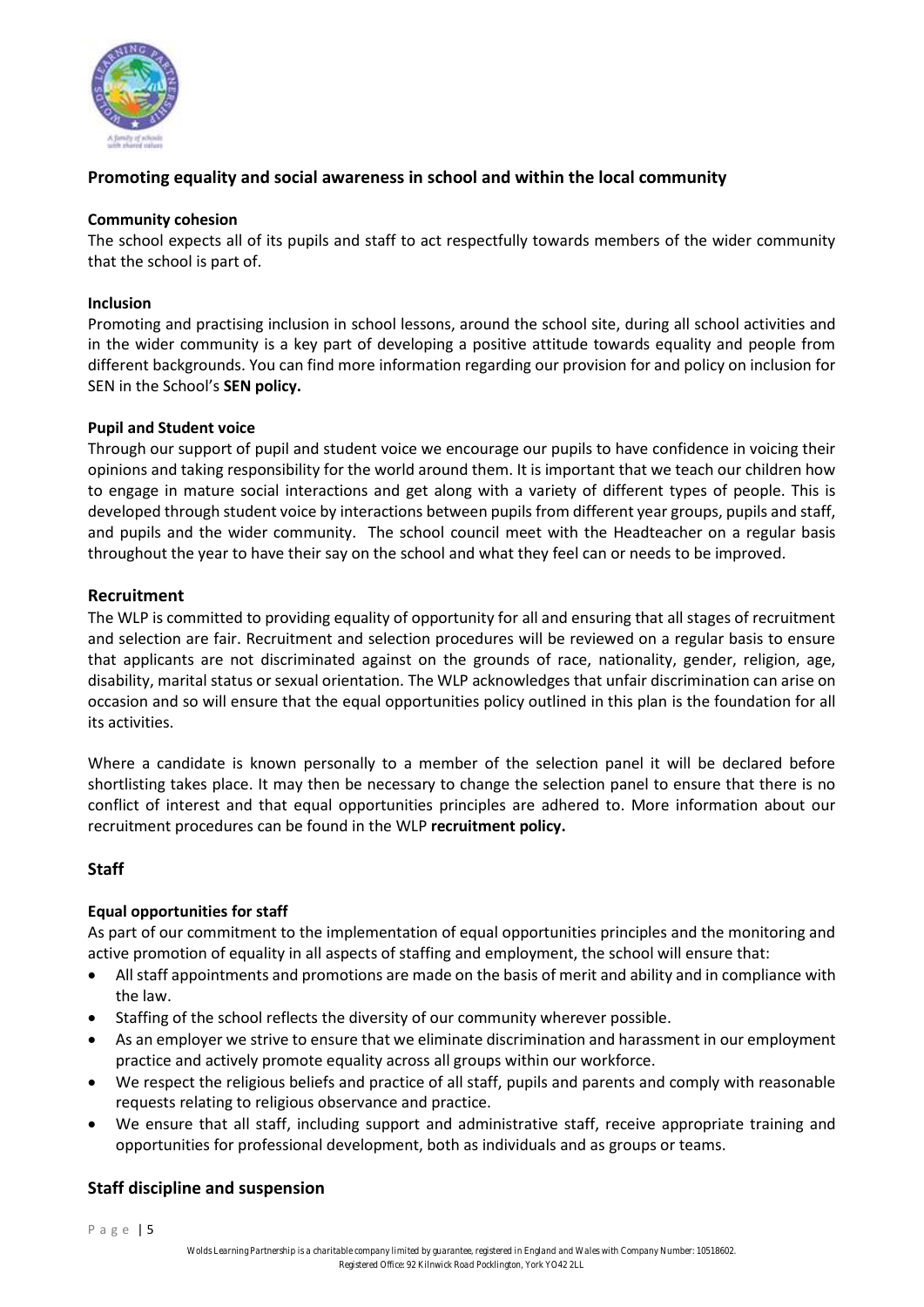

The Wolds Learning Partnership is committed to ensuring that all school staff are treated fairly and consistently and this is held to account through our **staff discipline, conduct and grievance policies.**

The education and wellbeing of our pupils is our main priority. Any member of staff who creates a barrier to learning for our pupils will be subject to the staff discipline policy. The **school's staff appraisal policy** provides more information on how the school monitors staff performance. We hope that staff will feel confident to voice complaints and grievances in the confidential environment of the school and that they will trust the school to deal with their grievances fully, promptly, and fairly. The school puts great faith in all its employees and hopes never to have to discipline anyone as a result of misconduct.

#### **Admissions and exclusions**

Our admissions arrangements are fair and transparent, and do not discriminate on race, gender, disability or socio-economic factors. Admissions to the school are coordinated by the Local Authority admissions team.

Exclusions will always be based on the school's Behaviour Policy. We will closely monitor exclusions to avoid any potential adverse impact and ensure any discrepancies are identified and dealt with.

#### **Behaviour, exclusions and attendance**

The school **behaviour policy and guidance** takes full account of the duties under the Equality Act. We make reasonable, appropriate and flexible adjustments for pupils with special educational needs and disabilities. We closely monitor data on exclusions and absence from school for evidence of over-representation of different groups and will take action to address any concerns that arise in this area.

Read our school *behaviour and exclusions policies and guidance* for more information on the processes surrounding these topics.

# **Teaching and Learning**

We aim to provide all our pupils and students with the opportunity to succeed, and to reach the highest level of personal achievement. To do this, we will:

- Use contextual data to improve the ways in which we provide support to individuals and groups of pupils.
- Monitor achievement data by ethnicity, gender and disability and action any gaps.
- Take account of the achievement of all pupils when planning for future learning and setting challenging targets.
- Ensure equality of access for all pupils and prepare them for life in a diverse society.
- Use materials that reflect the diversity of the school, population and local community in terms of race, gender and disability, without stereotyping.
- Promote attitudes and values that will challenge racist and other discriminatory behaviour or prejudice.
- Provide opportunities for pupils to appreciate their own culture and celebrate the diversity of other cultures.
- Seek to involve all parents in supporting their child's education.
- Encouraging classroom and staffroom discussion of equality issues which reflect on social stereotypes, expectations and the impact on learning.
- Including teaching and classroom-based approaches appropriate for the whole school population, which are inclusive and reflective of our pupils.

#### **Tackling discrimination**

Harassment on account of race, gender, disability or sexual orientation is unacceptable and is not tolerated within the school environment.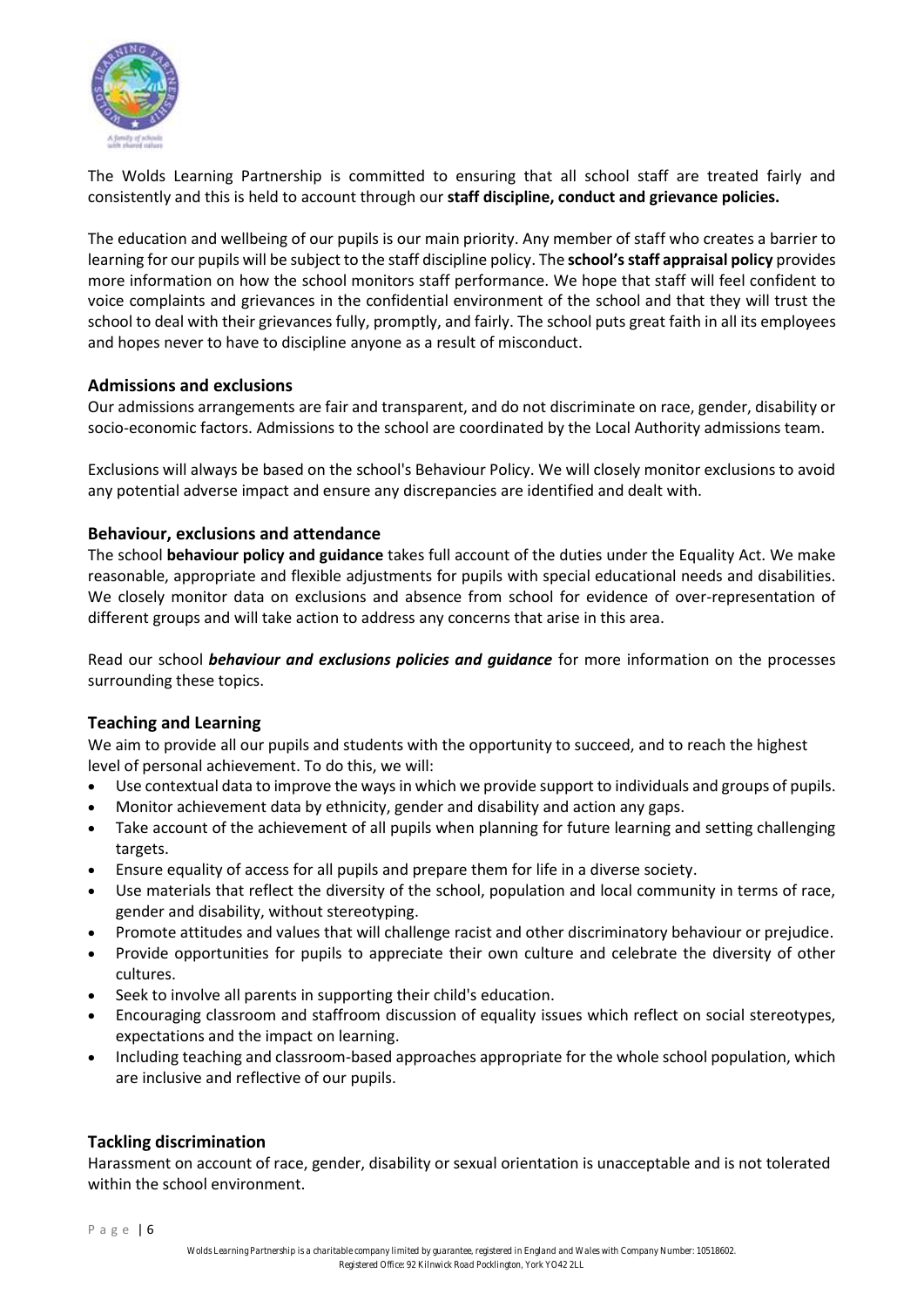

All staff are expected to deal with any discriminatory incidents that may occur. They are expected to know how to identify and challenge prejudice and stereotyping; and to support the full range of diverse needs according to a pupil's individual circumstances.

Racist and homophobic incidents and other incidents of harassment or bullying are dealt with by the member of staff present, escalating to a class teacher/headteacher where necessary. All incidents are reported to the headteacher and racist incidents are reported to the Local Governing Body and/or Board of Trustees at least once per year.

# **What is a discriminatory incident?**

Harassment on grounds of race, gender, disability, sexual orientation or other factors such as socio-economic status, can take many forms including verbal or physical abuse, name calling, exclusion from groups and games, unwanted looks or comments, jokes and graffiti.

A racist incident is defined by the Stephen Lawrence Inquiry Report (1999) as: 'any incident which is perceived to be racist by the victim or any other person'.

Types of discriminatory incidents that can occur are:

- Physical assault against a person or group because of their colour, ethnicity, nationality, disability, sexual orientation or gender.
- Use of derogatory names, insults and jokes.
- Racist, sexist, homophobic or discriminatory graffiti.
- Provocative behaviour such as wearing racist, sexist, homophobic or discriminatory badges or insignia.
- Bringing discriminatory material into school.
- Verbal abuse and threats.
- Incitement of others to discriminate or bully due to victim's race, disability, gender or sexual orientation.
- Discriminatory comments in the course of discussion.
- Attempts to recruit others to discriminatory organisations and groups.
- Ridicule of an individual for difference e.g. food, music, religion, dress etc.
- Refusal to co-operate with other people on grounds of race, gender, disability or sexual orientation.

#### **Responding to and reporting incidents**

It should be clear to pupils, students and staff how they report incidents. All staff, teaching and support, should view dealing with incidents as vital to the well-being of the whole school.

#### **Monitoring and review**

This single equality plan will be reviewed annually by the governing body, unless there is specific reason for it to be reviewed earlier (for example an incident involving members of the school community or new legislation). Governors will review how effective it is in tackling discrimination, promoting access and participation, equality and good relationships between different groups, and that it does not disadvantage particular sections of the community. Governors will also review evidence that it is being put into practice in school by staff and pupils and whether there is any need for extra training or development sessions across the whole school to ensure it is promoted and implemented as much as possible.

#### **Information will be gathered through:**

Identification of children and young people, parents, carers, staff and other users of the school representing the different protected characteristics. This helps us develop and monitor the scheme. Comprehensive and sensitive efforts are made to collect accurate information and meet security of